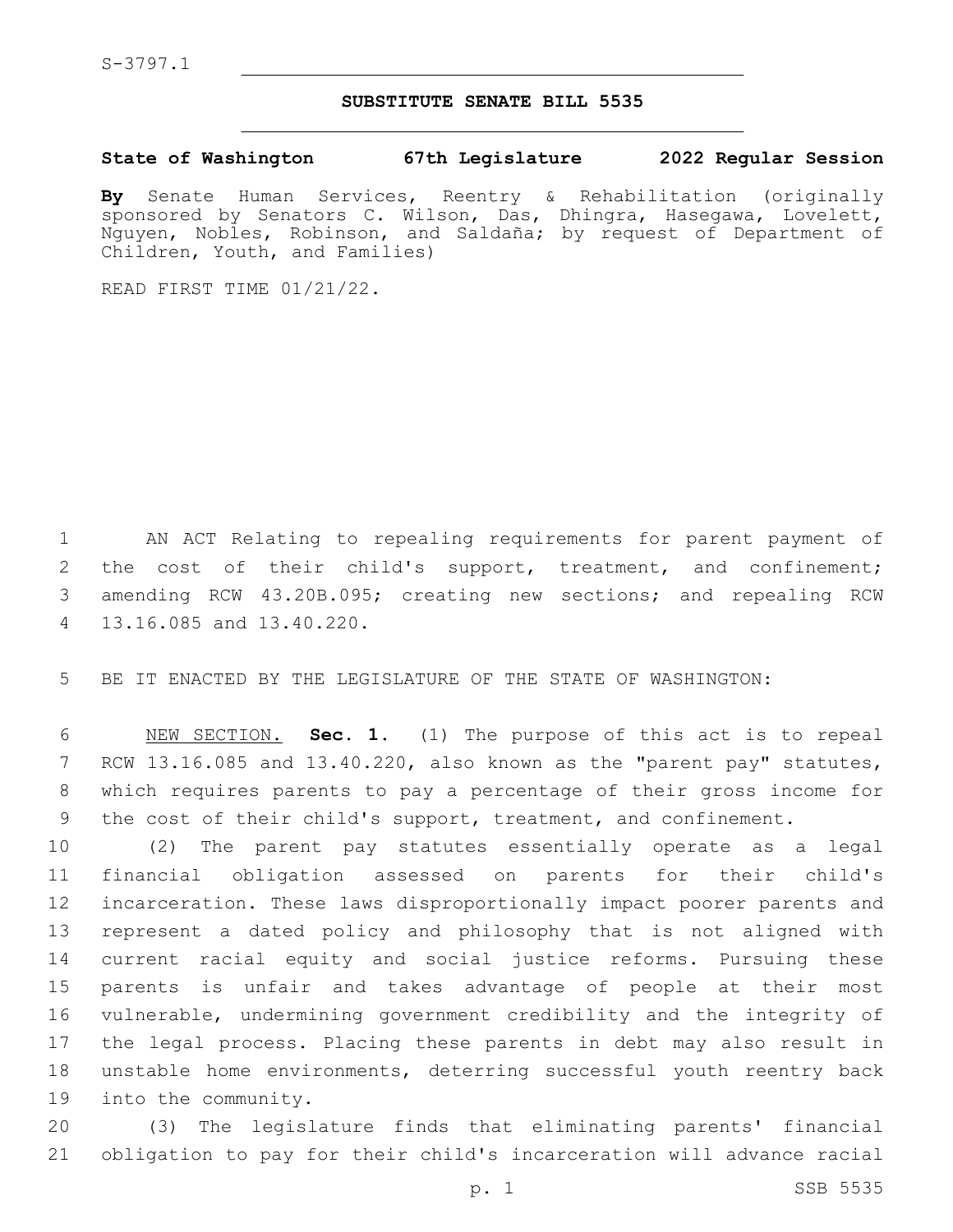equity and help to support a successful transition to adulthood for young people in juvenile detention and in the department's care.

 NEW SECTION. **Sec. 2.** The following acts or parts of acts are each repealed:

 (1) RCW 13.16.085 (Financial responsibility for cost of 6 detention) and 1955 c 369 s 1; and

 (2) RCW 13.40.220 (Costs of support, treatment, and confinement— Order—Contempt of court) and 2021 c 206 s 6, 2017 3rd sp.s. c 6 s 610, 1995 c 300 s 1, 1994 sp.s. c 7 s 529, 1993 c 466 s 1, & 1977 10 ex.s. c 291 s 76.

 **Sec. 3.** RCW 43.20B.095 and 2019 c 470 s 10 are each amended to read as follows:12

 The department is authorized to establish and to recover debts for the department of children, youth, and families under this 15 chapter ((and under RCW 13.40.220)) pursuant to a contract between the department of children, youth, and families and the department that is entered into in compliance with the interlocal cooperation 18 act, chapter 39.34 RCW.

 NEW SECTION. **Sec. 4.** (1) This act does not affect any moneys paid to the department of children, youth, and families or the courts before the effective date of this section. Any moneys already collected from a parent or other person legally obligated to care for and support a child under RCW 13.16.085 or 13.40.220 before the effective date of this section will not be refunded to that person.

(2) On the effective date of this section:25

 (a) All pending actions or proceedings to recover debt owed by a parent or other person legally obligated to care for and support a child under RCW 13.16.085 or 13.40.220 shall be terminated with prejudice including, but not limited to, tax refund intercepts, federal and state benefit intercepts, wage garnishments, payment 31 plans, and automatic bank account deductions;

 (b) All outstanding debts or other obligations including, but not limited to, interest charges owed by a parent or other person legally obligated to care for and support a child under RCW 13.16.085 or 13.40.220 shall be canceled with prejudice, rendered null and void, 36 and considered paid in full; and